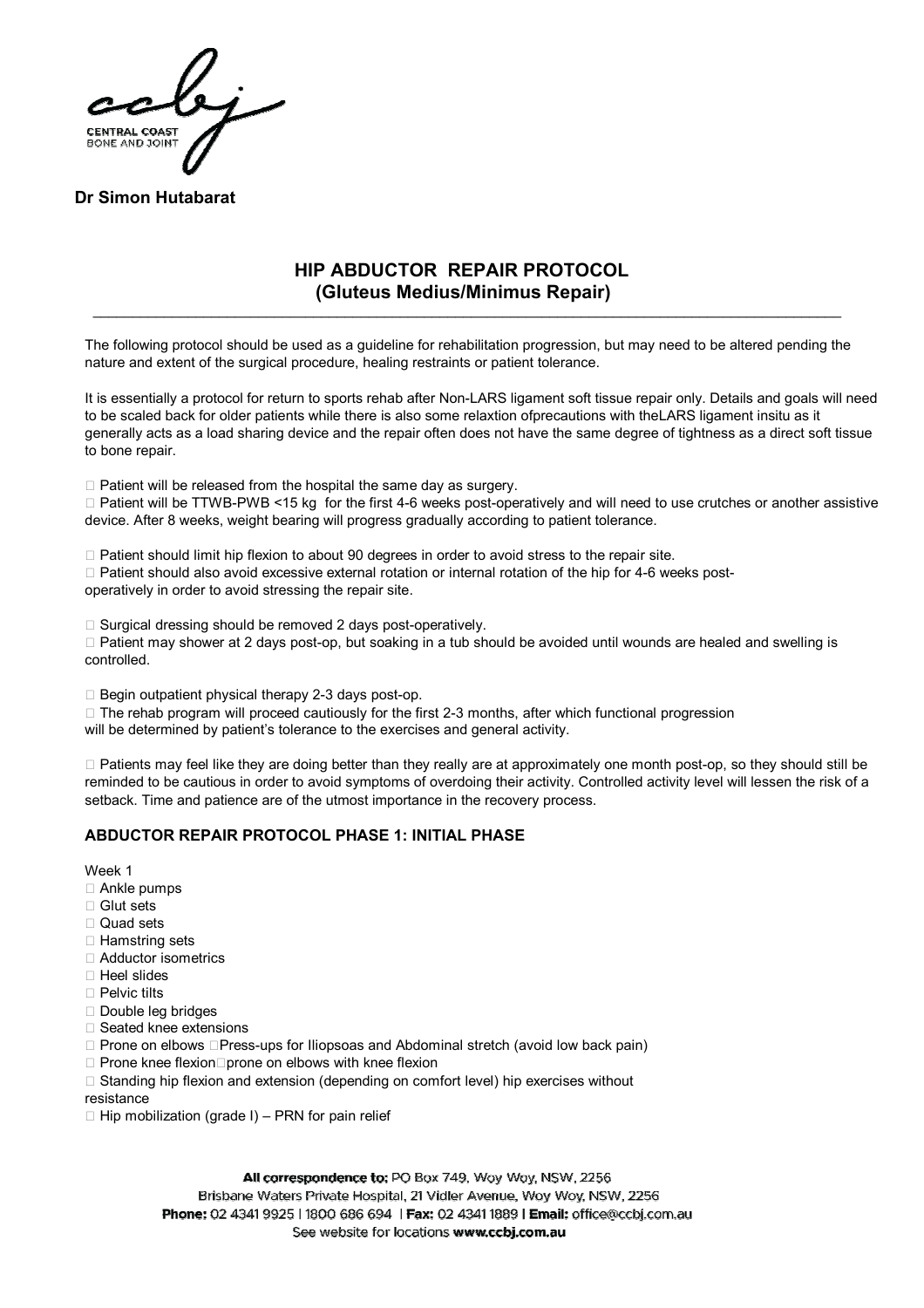### Week<sub>2</sub>

Continue with previous exercises, but may add:

- $\Box$  Supine marching with PPT (90 degrees)
- $\Box$  Modified dead bug with PPT (90 degrees)
- $\square$  Superman in prone on a pillow
- $\Box$  Supine hamstring stretches with a belt
- $\Box$  Supine Iliopsoas/Rectus Femoris stretch with involved leg off of table as tolerated
- $\Box$  Stationary bike without resistance
- $\Box$  Standing 2 way hip exercises with Theraband resistance start very low resistance

### Week 3

Continue with previous exercises, but may add:

- $\Box$  Leg raises extension and flexion
- $\Box$  Seated physioball progression of hip flexion
- $\Box$  Active range of motion with gradual end range stretch within tolerance

Patient may progress to Phase 2 when they have achieved the following: minimal pain with phase 1 exercises, 90 degrees of pain free flexion, minimal range of motion limitations with internal rotation/extension/abduction

## **PHASE 2: INTERMEDIATE PHASE**

Weeks 4-6

Continue with previous or modified versions of previous exercises, but may add:

- □ Crunches
- □ Double leg bridges on the ball
- $\Box$  Gradually increase resistance with stationary bike
- □ Standing adduction with theraband resistance
- $\Box$  Aquatic exercises- flutter kick, swimming, 4 way hip with water weights as tolerated, step ups
- $\square$  Superman in quadruped
- □ Single leg bridges as tolerated

Patient may progress to Phase 3 when they have achieved the following: 105 degrees of flexion, 20 degrees of ER, hip flexion strength >60% uninvolved side, adduction/IR/extension/ER strength 70% uninvolved side, pain free with phase 2 exercises

## **PHASE 3: ADVANCED PHASE**

Week 7

Continue with previous or modified versions of previous exercises, but may add:

- □ Log rolling
- □ Calf Raises
- $\Box$  Physioball exercises  $-$  hip lift, bent knee hip lift, hamstring curls, balance

Week 8 (start to wean off of crutches)

Continue with previous or modified versions of previous exercises, but may add:

- $\Box$  Mini squats
- $\Box$  Leg press (start with minimal resistance and increase by patient tolerance)
- $\Box$  Step-Up
- $\Box$  Side stepping over cones
- □ Core strengthening on physioball
- □ Abduction isometrics- minimal resistance without pain

### Week 9

Continue with previous or modified versions of previous exercises, but may add:

- $\Box$  Standing abduction without resistance
- □ Elliptical
- □ Seated IR/ER
- □ Clamshells

### Week 10

Continue with previous or modified versions of previous exercises, but may add:

- $\Box$  Sidelying abduction without resistance as tolerated (instead of standing)
- □ Single leg balance
- □ Abduction and adduction leg raise